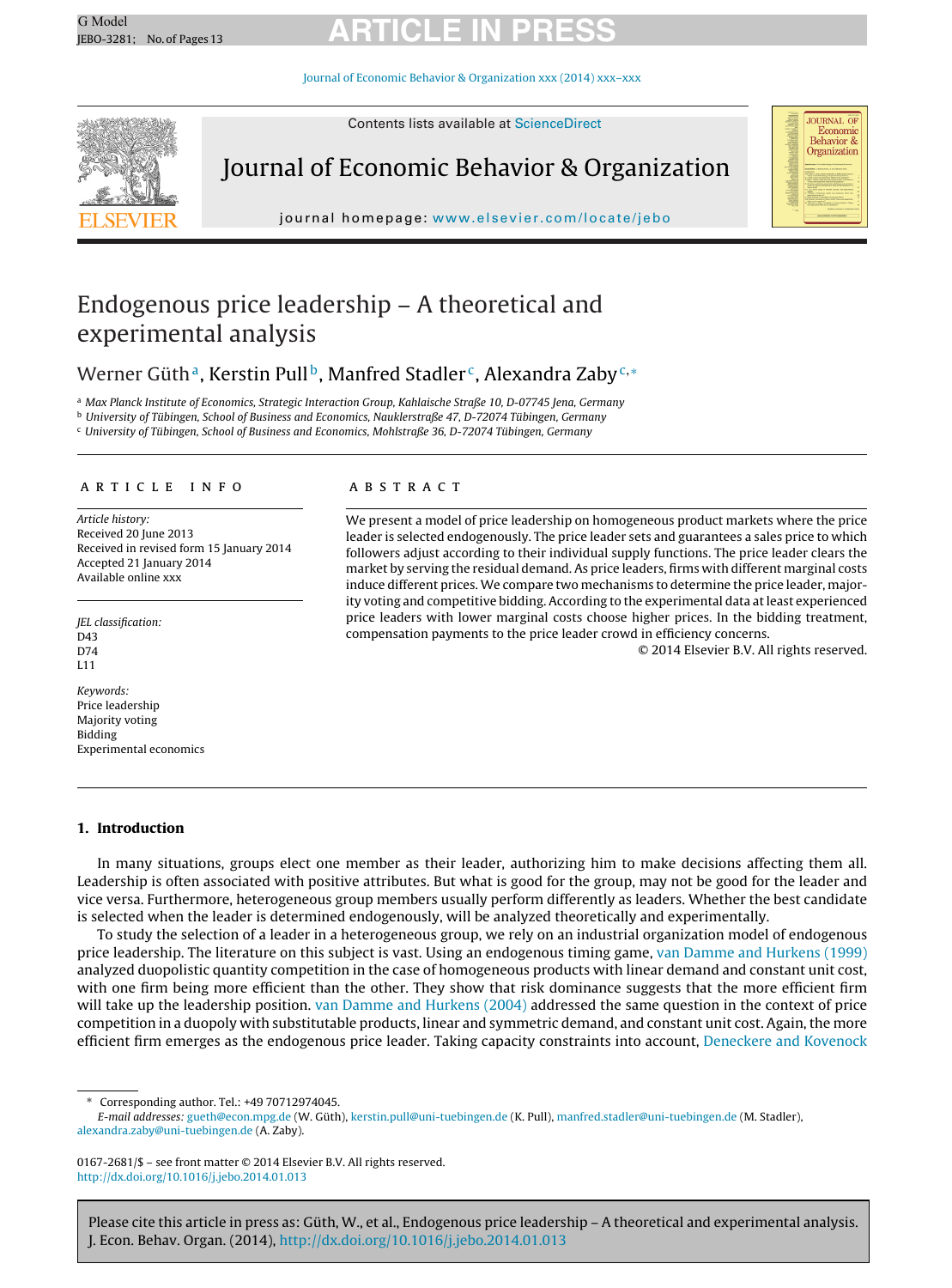# G Model G Model **ARTICLE IN PRESS**

2 W. Güth et al. / Journal of Economic Behavior & Organization xxx (2014) xxx–xxx

[\(1992\),](#page--1-0) [Furth](#page--1-0) [and](#page--1-0) [Kovenock](#page--1-0) [\(1993\)](#page--1-0) and [Canoy](#page--1-0) [\(1996\)](#page--1-0) show in a variety of circumstances that in a duopolistic setting both firms prefer the more efficient firm to lead.

We deviate from this strand of literature in at least three ways. First, by relying on the model of a dominant firm with competitive fringe, we extend the price-leadership model along the lines suggested by [Ono](#page--1-0) [\(1982\)](#page--1-0) or [Güth](#page--1-0) et [al.](#page--1-0) [\(1989\)](#page--1-0) and allow for more than two firms in the market, but restrict ourselves to the case of three firms in order to experimentally implement the model. Second, we account for increasing unit cost. Third, since our focus is on the incentives for voluntary cooperation via price leadership, we enrich the setup by two alternative mechanisms to endogenously select the price leader, namely majority voting and competitive bidding. By implementing the enriched model experimentally, we provide additional empirical findings to the already available experimental evidence (see, e.g., [Kübler](#page--1-0) [and](#page--1-0) [Müller,](#page--1-0) [2002\).](#page--1-0)

In our model, the price leader sets a price to which all other competitors, the followers, adjust their sales amount optimally according to their individual supply functions. To guarantee his price choice, the leader serves the residual demand.<sup>1</sup> Obviously, followers are interested in a high price. The highest price occurs when the lowest cost competitor acts as price leader. Asking a competitor to act as price leader is justifiable since the price leader is not forced to choose a higher than competitive price.2 Furthermore, followers could reward the price leader by smaller than optimal quantities in case of higher than competitive prices. In line with the price leadership literature the leader is assumed to credibly commit to his price.

More basically, leadership refers to a more or less hierarchical structure of interaction. In modern market economies, entrepreneurs or chief executive officers mostly play the role of a decisive leader. Other examples are technological leaders or simply sellers who, as in our model, precommit before others. Whereas our model assumes that leader and followers determine different action variables, namely the uniform price respectively their sales quantities, most other leadership models rely on the same type of choices by leaders and followers, e.g., on markets with quantity competition or in public good experiments with "leading by example" (see [Cappelen](#page--1-0) et [al.,](#page--1-0) [2013\).](#page--1-0) In the latter type of experiments, unlike in our scenarios, the benchmark solution, which is based on common opportunism, fails to predict voluntary cooperation via leadership. We compare two mechanisms<sup>3</sup> to award the leadership role in price setting, one mechanism where no other reciprocation is possible than via sales reduction and one allowing to monetarily reward the price leader: majority voting (the firm with the most votes becomes price leader) and competitive bidding (sellers determine monetary compensations for the price leader). Both mechanisms share the intuition that a lower cost competitor is the more likely price leader, whereas compensation payments in the bidding treatment are expected to crowd in efficiency concerns of price leaders.

The remainder of the paper is structured as follows: In Section 2, we introduce a triopoly model of price leadership. In Section [3,](#page--1-0) we endogenize price leadership by a voting and a bidding scenario. Section [4](#page--1-0) describes the experimental protocol. The experimental findings are presented in Section [5.](#page--1-0) Section [6](#page--1-0) concludes.

#### **2. The price leadership model**

We focus on a homogeneous product market with three asymmetric seller firms  $i = 1, 2, 3$ . Market demand is assumed to be linear

$$
D(p) = \max\{0, \alpha - \beta p\}; \quad \alpha, \beta > 0,
$$

with  $D(p)$  denoting total demand at sales price p. We rely on firm-specific quadratic cost functions

$$
C_i(q_i)=(c_i+dq_i)q_i, \quad 0\leq c_i\leq \frac{\alpha}{\beta}, \quad d>0,
$$

with  $q_i$  denoting the quantity produced and sold by firm  $i = 1, 2, 3$ . Of course, asymmetry of cost could also rely on different coefficients of the quadratic term, but as in the experiment, this generalization is avoided here to limit complexity. Firms  $i = 1, 2, 3$  earn profits

$$
\pi_i = pq_i - C_i(q_i).
$$

For a given price,  $p > c_i \forall i = 1, 2, 3$ , each firm i would like to sell according to its individual supply function

$$
q_i(p) = \frac{p - c_i}{2d}.
$$

Clearing the market by equating aggregate supply

$$
S(p) = \frac{3p - \sum_{i=1}^{3} c_i}{2d}
$$

Please cite this article in press as: Güth, W., et al., Endogenous price leadership – A theoretical and experimental analysis. J. Econ. Behav. Organ. (2014), [http://dx.doi.org/10.1016/j.jebo.2014.01.013](dx.doi.org/10.1016/j.jebo.2014.01.013)

 $1$  Rather than justifying quantity setting by tatonnement adjustment or fictitious auctioneers or, more ingeniously, by first-capacity-then-price-setting models (see [Kreps](#page--1-0) [and](#page--1-0) [Scheinkman,](#page--1-0) [1983\),](#page--1-0) the model of price leadership justifies quantity competition by all but one seller (e.g., [Güth](#page--1-0) et [al.,](#page--1-0) [1989\).](#page--1-0)

<sup>2</sup> Choosing the competitive price allows the leader to sell his optimal quantity at this price.

<sup>&</sup>lt;sup>3</sup> With unbiased random assignment as default.